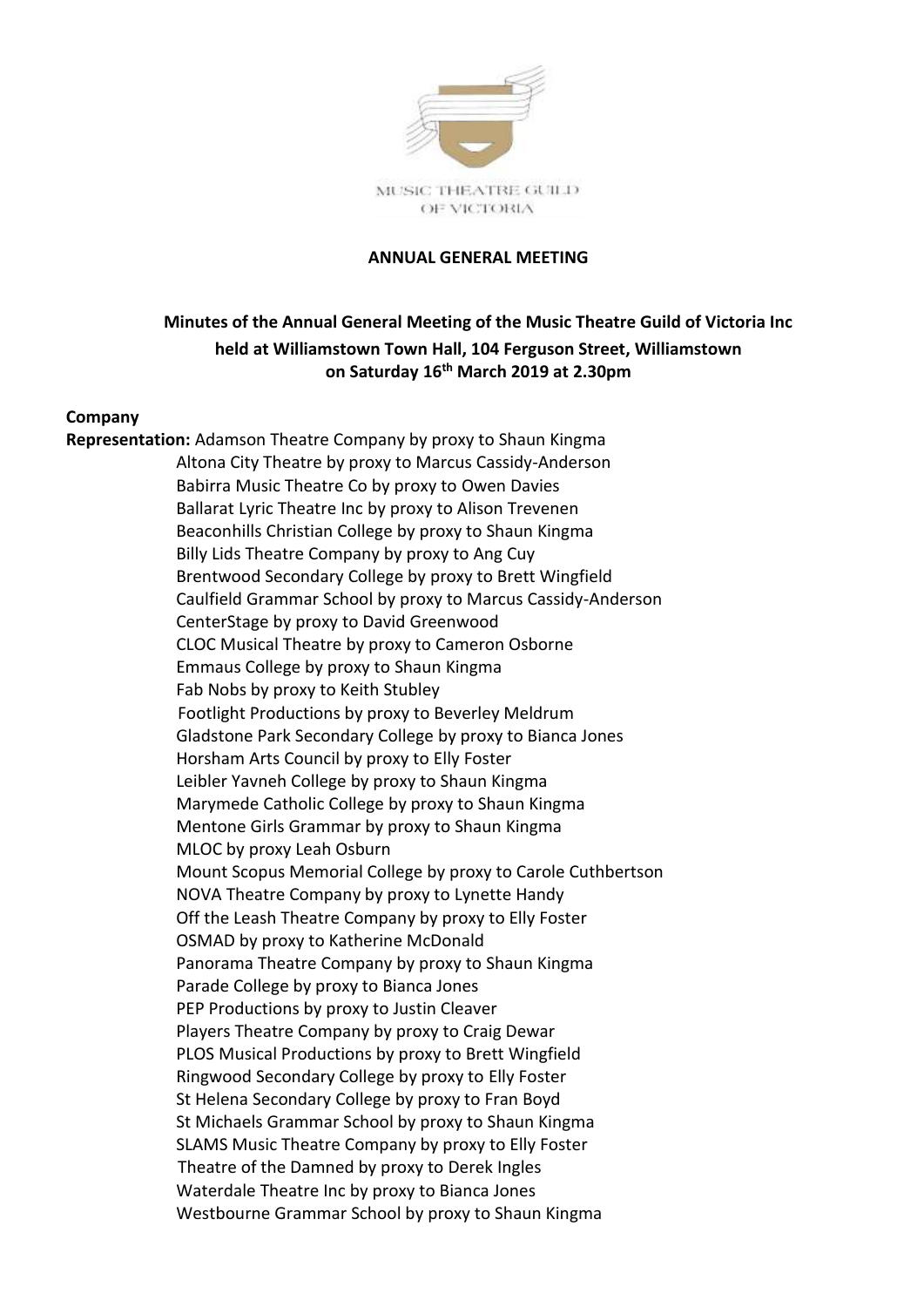Western Arts Theatre by proxy to David Cenzato Williamstown Theatre Company by proxy to Marcus Cassidy-Anderson Wonthaggi Theatre Company by proxy to Marcus Cassidy-Anderson

#### **Individual & Life member**

**Representation** Grant Alley by proxy to Shaun Kingma Felicity Allnutt by proxy to Mark Spencer Darrell Boyd by proxy to Fran Boyd Judith Bradtke by proxy to Shaun Kingma Theresa Brancatisamo by proxy to Shaun Kingma Kate Burns by proxy to Ang Cuy Norm Cassidy-Anderson by proxy to Marcus Cassidy-Anderson Sharon Cassidy-Anderson by proxy to Marcus Cassidy-Anderson Torstyn Cole by proxy to Mark Spencer Meriki Comito by proxy to Shaun Kingma David Crawshaw by proxy to Elly Foster Elizabeth Cuthbertson by proxy to Carole Cuthbertson Elise Dahl by proxy to Derek Ingles Tony Dahl by proxy to Derek Ingles Sandra Davies by proxy to Shaun Kingma Craig Dixon by proxy to Shaun Kingma Stuart Dodge by proxy to Marcus Cassidy-Anderson Faye Eldridge by proxy to Beverley Meldrum Tamara Finch by proxy to Shaun Kingma Nathan Firmin by proxy to Elly Foster Brad Fischer by proxy to Elly Foster Jason Fry by proxy to Marcus Cassidy-Anderson Kate Funston by proxy to Mark Spencer Sarah-Kate Hanley by proxy to Marcus Cassidy-Anderson Daniel Heskett by proxy to Mark Spencer Tyler Hess by proxy to Shaun Kingma Jodi Hope by proxy to Marcus Cassidy-Anderson Mark Houghton by proxy to Shaun Kingma Faisal Iqbal by proxy to Mark Spencer Christine James by proxy to Shaun Kingma Nicholas Kong by proxy to Elly Foster Tyson Legg by proxy to Shaun Kingma Rosa McCarty by proxy to Shaun Kingma Karl McNamara by proxy to Elly Foster Bianca Manello by proxy to Marcus Cassidy-Anderson Lynne Muir by proxy to Marcus Cassidy-Anderson Jack Neill by proxy to Marcus Cassidy-Anderson Melinda Peebles by proxy to Shaun Kingma Diane Reid by proxy to Mark Spencer Jon Sebastian by proxy to Shaun Kingma Dale Seidel by proxy to Mark Spencer Andrea Scholes by proxy to Marcus Cassidy-Anderson Frank Simcox by proxy to Mary Ellen Wallace-Smith Chris Stevenson by proxy to Shaun Kingma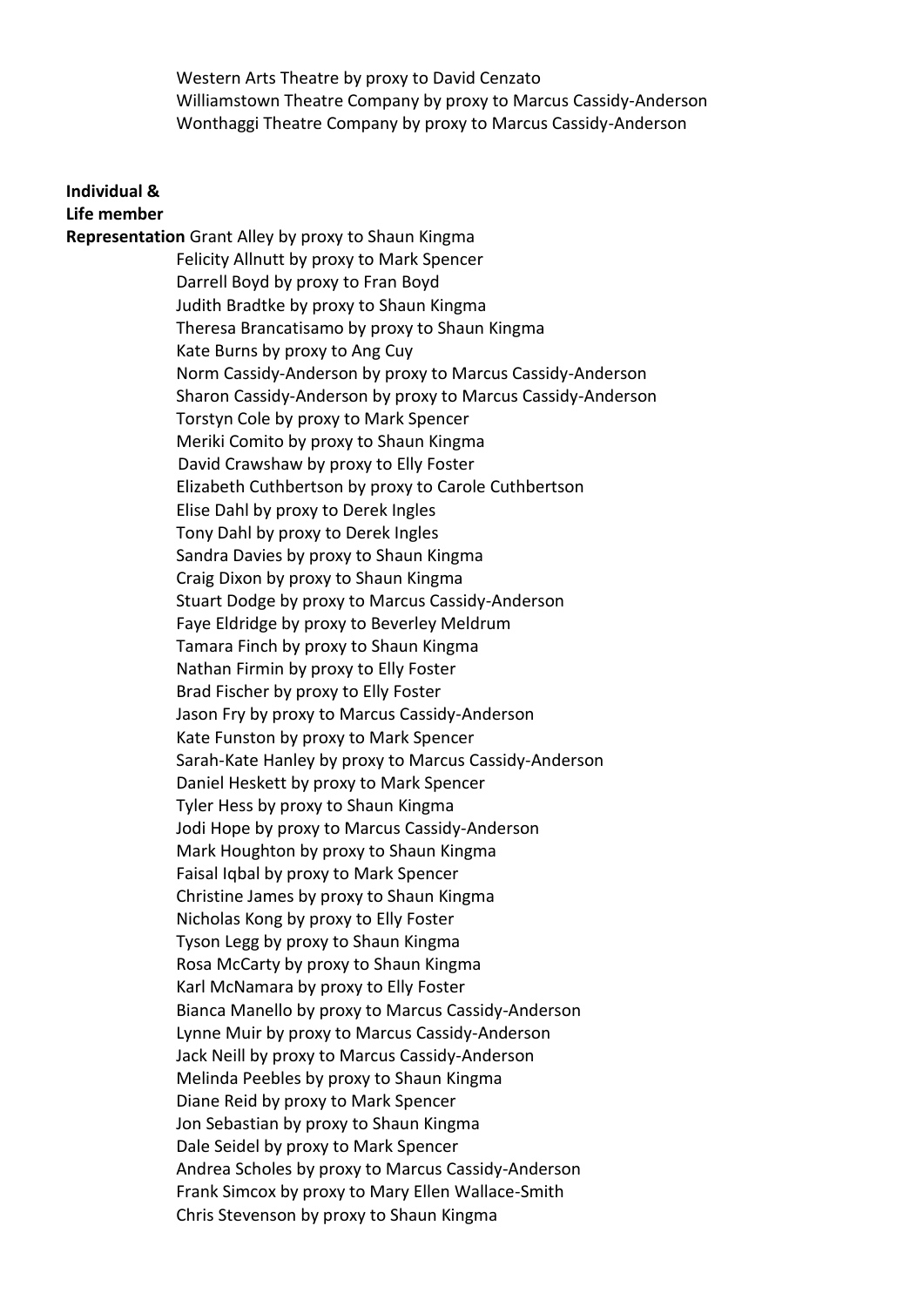Amanda Stevenson by proxy to Shaun Kingma Alan Stone by proxy to Mary Ellen Wallace-Smith Dayna Tinline by proxy to Marcus Cassidy-Anderson Wendy Tompkins by proxy to Derek Ingles Nick Toms by proxy to Mark Spencer Ashley Tynan by proxy to Marcus Cassidy-Anderson Tailem Tynan by proxy to Shaun Kingma John Wallis by proxy to Fran Boyd Naomi Webster by proxy to Mark Spencer Ashley Weidner by proxy to Katherine McDonald Rachael Whitelaw by proxy to Shaun Kingma Peter Wills by proxy Beverley Meldrum Margaret Wills by proxy to Beverley Meldrum Bev Woodford by proxy to Brett Wingfield Melanie Xavier by proxy to Shaun Kingma

## **Individual**

**& Life Member Attendance** Patsi Boddison Fran Boyd Mitchell Brusamarello Damien Calvert Patricia Chetcuti Ang Cuy Marcus Cassidy-Anderson Graeme Cope Carole Cuthbertson Craig Dewar Phillip Dowling Glenn Fischer Elly Foster Simon Foster Tim Gay Keith Greenwood Lynette Handy Beverley Horwood Lisa Hunter Derek Ingles Shaun Kingma Jeff Maxwell Beverley Meldrum Sallyanne Mitchell Trevor Osburn Dot Parker Nick Rouse Mark Spencer Peter Tapai Mary Ellen Wallace-Smith Meg Warren Brett Wingfield Robyn Zugaj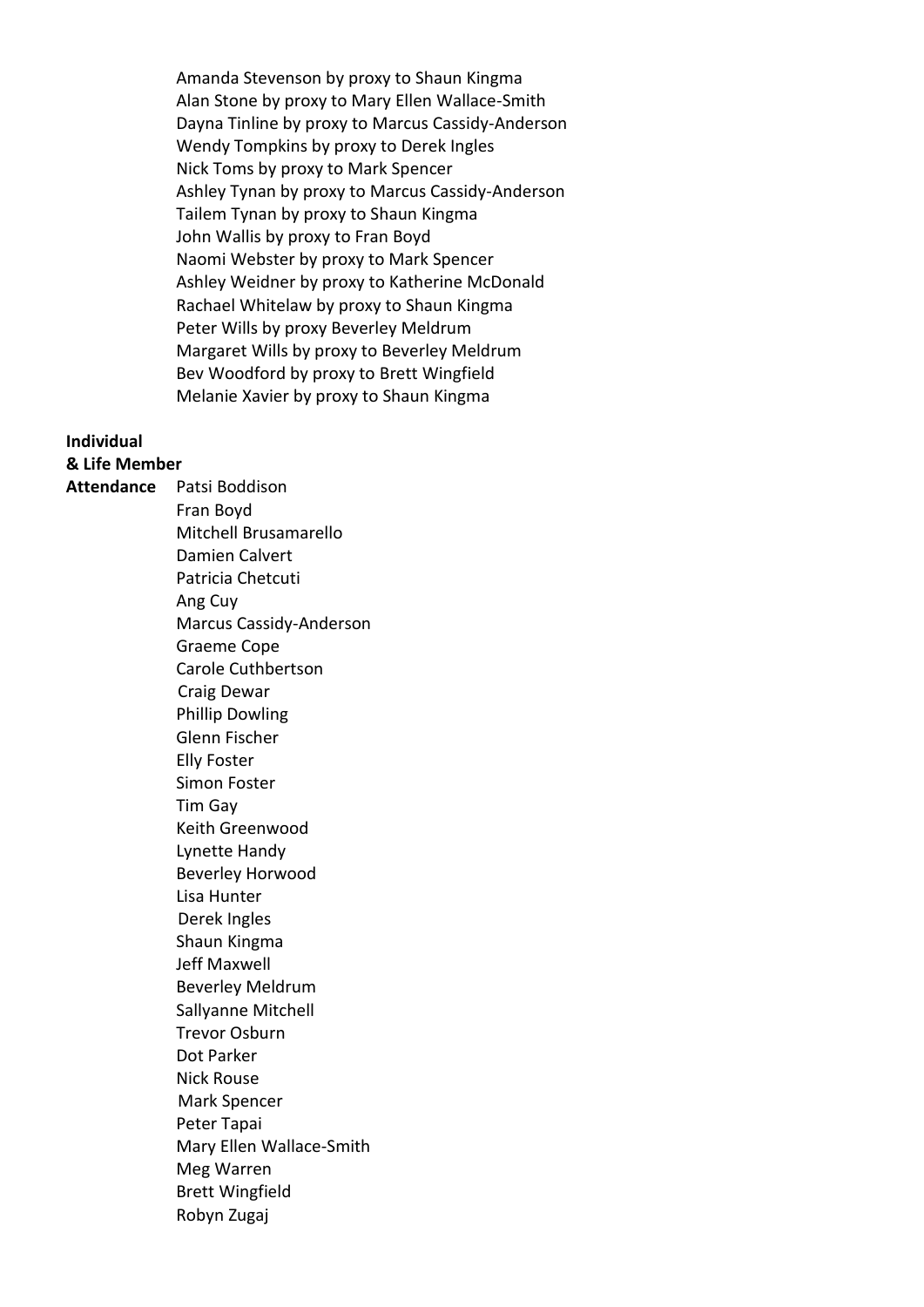**Welcome** Beverley Meldrum welcomed everyone and thanked them for their attendance at the 2019 Annual General Meeting of the Music Theatre Guild of Victoria Inc. Beverley also thanked Williamstown Theatre Company for the use of their premises as the venue for the AGM, and their generous hospitality.

**Apologies:** All companies and individuals listed above who have nominated a proxy, Beaumaris Theatre Company, BLOC Music Theatre and Windmill Theatre Company.

#### **Confirmation of Minutes of 2018 Annual General Meeting:**

| Moved: |  | Elly Foster Seconded: | Mark Spencer | Carried |
|--------|--|-----------------------|--------------|---------|
|--------|--|-----------------------|--------------|---------|

#### **Business Arising from Minutes:**

**Nil**

## **Correspondence:**

**Nil**

## **Treasurer's Report:**

The Treasurer presented the Profit and Loss Statement for the year 01/02/18 to 31/01/19

| Retained surplus as at 31 January 2018    | \$41,687.66 |
|-------------------------------------------|-------------|
| Plus total income to 31 January 2019      | \$68,423.84 |
| Less total expenditure to 31 January 2019 | \$57,420.24 |
|                                           |             |

**Retained surplus as at 31 January 2019 \$52,691.26**

The Treasurer's Report was moved Carole Cuthbertson, seconded Derek Ingles Carried

## **President's Report:**

**Our 'one night of the year' again proved to be an outstanding success in 2018 as the Guild brought the season to a close. So many productions, so much talent and an abundance of excellent performances to top off the year.**

**2018 has been a most challenging year for the Guild and also sometimes disappointing that some of these challenges have taken energy away from what should be the main business of the Guild.** 

**We have seen a shift in production design with digital images and projections being introduced in preference to the more traditional stage settings, which has had an impact on show perception. As technology moves forward, so too does the theatre world, thus providing more flexibility for production design. Each and every company in Victoria should be extremely proud of their respective productions, whether they be on the larger scale or smaller. What matters most is the involvement of all personnel pursuing their passion for musical theatre. Non-professional theatre is well and truly alive in this State and we are so fortunate to have the opportunity to experience this first hand.**

**A combined total of 117 productions from both panels were adjudicated during the year and we sincerely thank the judges for their dedication, commitment and time travelling thousands of kilometres throughout Victoria. Much discussion has ensued concerning decisions made but unless one travels in their shoes it is unreasonable to criticise and make comparisons.**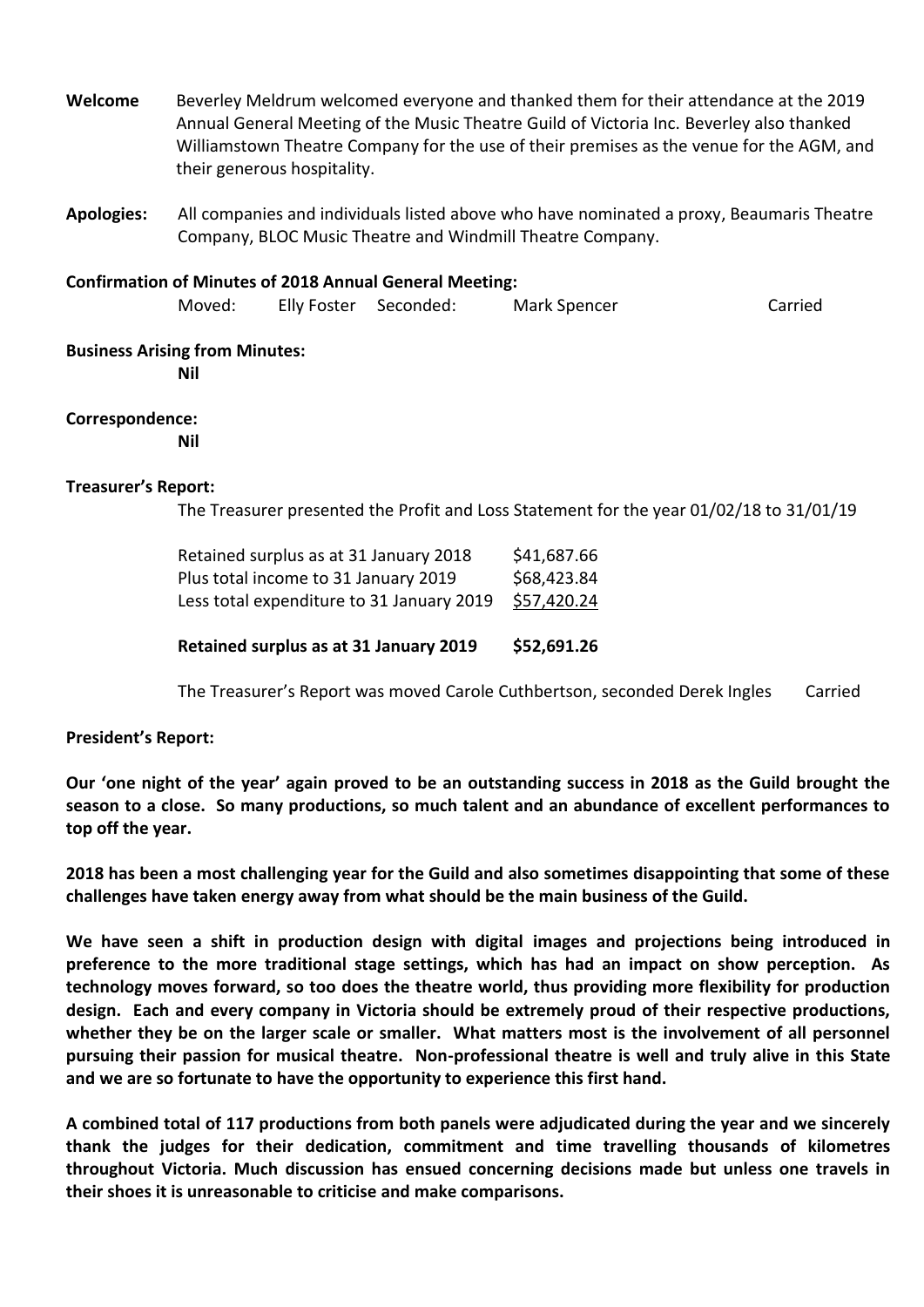**We thank all our judges and relief judges for volunteering their time, energy and expertise throughout the year. We say farewell to Carla Gianinotti from the Open Panel and Carole Cuthbertson from the Junior Panel with many thanks for their time and involvement, and welcome Nicole Lylak moving up from Junior to Open and new Open Judge Trevor Osburn. We also welcome new Junior judges Liz Zito and Nick Rees. I will also be retiring from the Open Panel once a replacement has been found.**

**Sadly, our two Chairmen stepped down at the conclusion of the 2018 judging year. In addition to their judging commitments they both took on the role of Chairman for their respective panels, providing leadership, support and administration. Each has displayed a high level of professionalism and integrity and the Guild sincerely thanks Brad Fischer and David Crawshaw for their dedication and commitment to the role. Fittingly, these two gentlemen were awarded Life Membership of the Guild on Awards Night last year in recognition of their service and excellent work.** 

**We are delighted to welcome Mitchell Brusamarello as the new Chairperson/Administrator of both the Junior and Open Judging Panels. This is purely an independent administrative position and we wish him well in his new role. As with all judging positions, this will also be reviewed at the end of the judging season.**

**To Windmill Theatre Company who generously hosted the Awards Night, we thank them for their support in the preparation and Front of House management. The stunning Bunjil Place certainly provided the perfect venue for the night.**

**Our thanks go to the Production Team of Director Stuart Dodge, Musical Director Malcom Huddle, Production Manager Brett Wingfield, our Host Ang Cuy, the wonderful orchestra and everyone behind the scenes. Feedback has been excellent and positive in every respect and the performances were a showcase of excellence from both companies and schools.**

**Congratulations to Edith Harrhy Award recipient Jeff Maxwell for outstanding contribution to musical theatre and to Ned Dixon recipient of the Musicians' Award. Congratulations also to Camberwell Grammar with Canterbury Girls Secondary, recipients of Junior Production of the Year for Jesus Christ Superstar and MLOC Productions, the recipient of Open Production of the Year for Spring Awakening. Congratulations go to all nominees and recipients in 2018.** 

**I would also like to acknowledge those companies, individuals, corporate bodies and foundations that sponsor our Bruce Awards each year in support of the Awards Night.** 

**To my committee colleagues, your support and cohesive work throughout the year has been outstanding. It has been a challenging and at times difficult year and I make special mention of Secretary Elly Foster and Vice President Brett Wingfield who have contributed above and beyond all expectations.**

**Several points were raised at the previous AGM and I am able to give you some feedback today:**

## **Guild Survey:**

**We conducted a survey of member companies to determine our core 'business' and whether the Guild can improve in any areas, thereby giving a voice to the theatre community. The results of this survey will be covered today following this report.**

## **Awards Night Rehearsals:**

**This was reviewed with emphasis on alternative methods to accommodate those unable to attend, especially when held in regional areas. This resulted in the cancellation of the planned day and**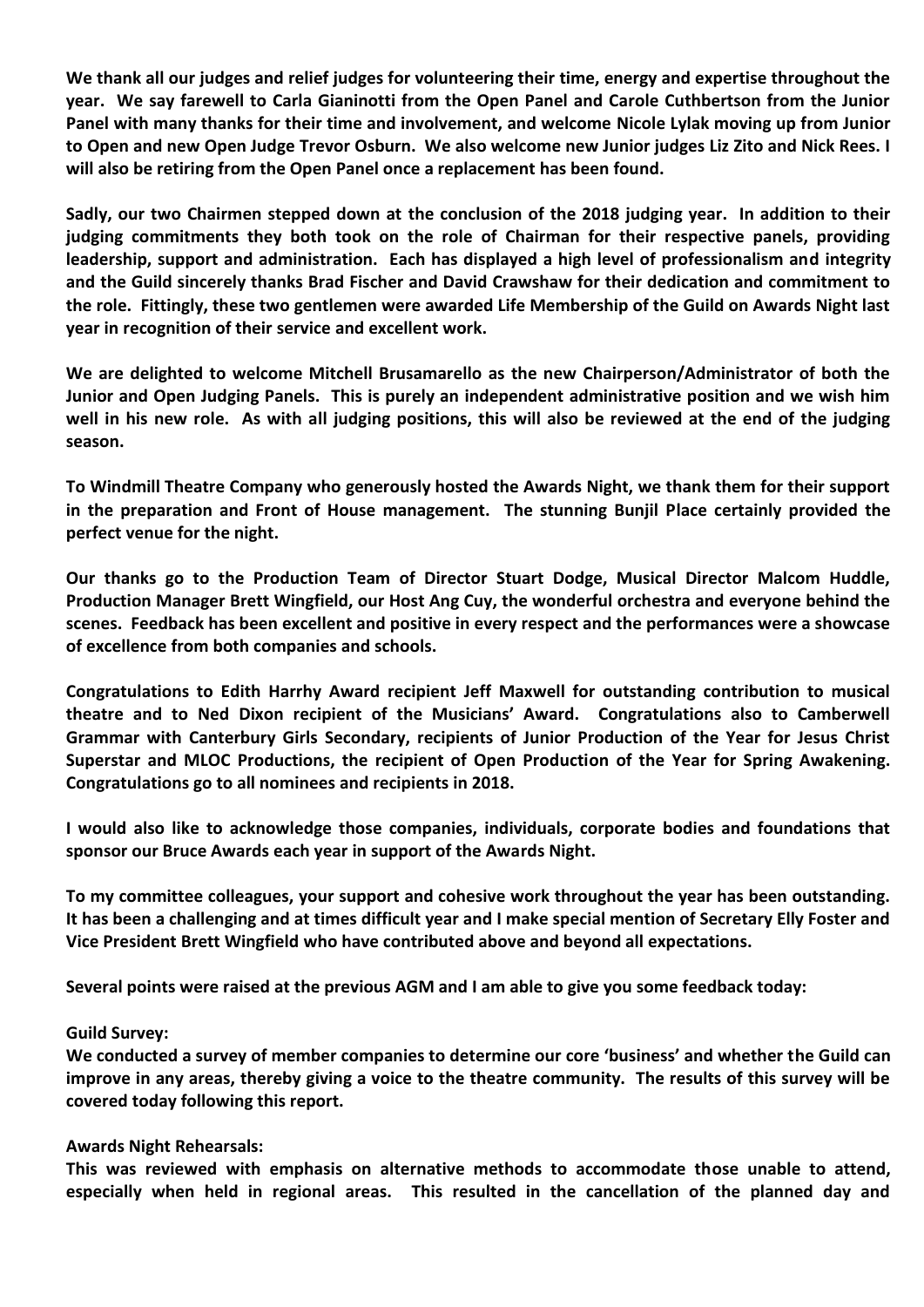**arrangements were made for those involved to provide music files and videos to the production team. This proved to be very successful and well received. Something to build on for 2019.**

#### **Awards Night:**

**On the subject of behaviour at Awards Night, a note was sent with tickets purchased providing a code of conduct for attendees.**

#### **Musicians' rate of pay:**

**The request for a forum for collaboration with all companies for discussion/resolution was discussed at committee level and agreement reached that this would be tabled for a future date in 2019.**

#### **Guild Website:**

**The Guild website has been totally redeveloped and is now live with a much more user-friendly menu tab with several added features. We sincerely thank Marcus Cassidy-Anderson and Mark Spencer for their work in creating and developing this new website and the transition from old to new. We would encourage all member companies and schools to use the website for promotional purposes and informed news.**

#### **Judging Criteria:**

**Award guidelines have been published on the website to clarify the judging process, thereby providing transparency on how productions are judged and the criteria used.**

**To all companies and schools I wish you success with your productions in 2019 and hope you can attend the 33rd Bruce Awards for Excellence to be held at Her Majesty's Theatre, Ballarat with Director Maxine Montgomery and Musical Director Gareth Grainger.**

**Lastly, I feel very privileged to have held the role of President since 2010 but after eight years it is time to step down. I believe eight years is far too long and ideally the position should have a term of two to three years. I have enjoyed the role immensely. It has given me the opportunity to meet so many people involved in the amateur theatre world and I would like to thank the Guild for giving me the opportunity. I hope the incoming President will uphold the vision of our founder Bruce McBrien and I wish them well for the year ahead.** 

**Beverley Meldrum President Music Theatre Guild of Victoria**

**16th March 2019**

The President's Report was moved Beverley Meldrum, seconded Cameron Osborne Carried

## **2018 Survey Report**

Ang Cuy and Mark Spencer presented the results of the member survey carried out in 2018. The salient points were identified and will form the basis for an implementation plan as well as focus areas for further consultation and communication with members.

**~~~**

The presentation will be uploaded onto the website.

## **Election of Office Bearers**

All positions were declared vacant and Jeff Maxwell took over as Returning Officer, supported by Mitchell Brusamarello and Simon Foster.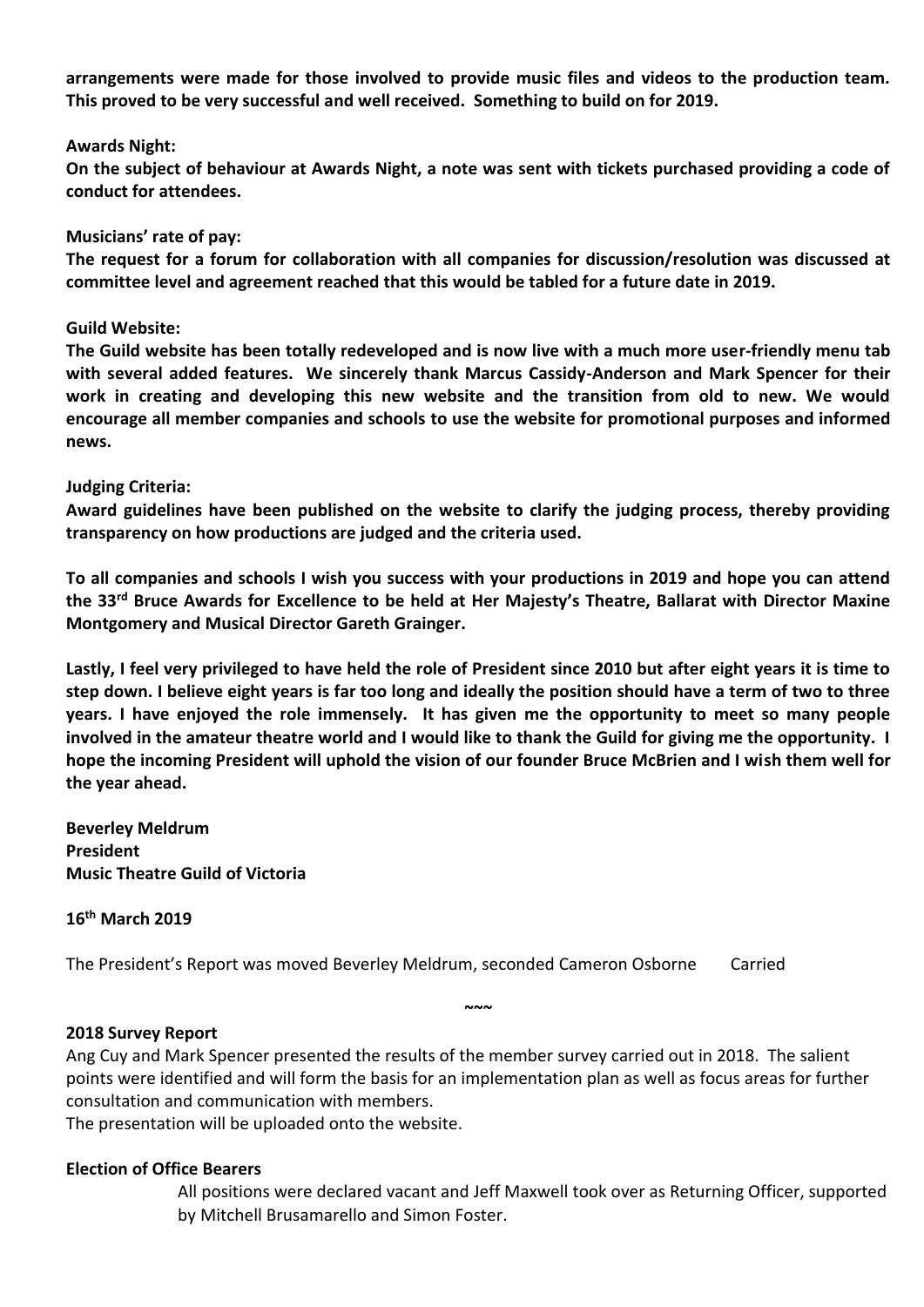| President             | There were two nominations received for President:                                                                                                                                                                                                                                                                                                                                                                                                                                                                                                                                                                                                                                                                                                                                                                                                                                                                                                                                                                                                                                                                                                                                                                          | Shaun Kingma - nominated Cameron Osborne, seconded Patsi Boddison<br>Ang Cuy - nominated Beverley Meldrum, seconded Fran Boyd<br>A ballot was conducted and Ang Cuy was elected President |  |  |
|-----------------------|-----------------------------------------------------------------------------------------------------------------------------------------------------------------------------------------------------------------------------------------------------------------------------------------------------------------------------------------------------------------------------------------------------------------------------------------------------------------------------------------------------------------------------------------------------------------------------------------------------------------------------------------------------------------------------------------------------------------------------------------------------------------------------------------------------------------------------------------------------------------------------------------------------------------------------------------------------------------------------------------------------------------------------------------------------------------------------------------------------------------------------------------------------------------------------------------------------------------------------|-------------------------------------------------------------------------------------------------------------------------------------------------------------------------------------------|--|--|
| <b>Vice President</b> | There were two nominations received for Vice - President:<br>Brett Wingfield - nominated Fran Boyd, seconded Elly Foster<br>Anne Dewar - nominated Lynette Handy, seconded Mary-Ellen Wallace-Smith<br>A ballot was conducted and Brett Wingfield was elected Vice - President                                                                                                                                                                                                                                                                                                                                                                                                                                                                                                                                                                                                                                                                                                                                                                                                                                                                                                                                              |                                                                                                                                                                                           |  |  |
| Secretary             | There were two nominations received for Secretary:<br>Mark Spencer - nominated Carole Cuthbertson, seconded Elly Foster<br>Nicholas Rouse - nominated Bianca Jones, seconded Shaun Kingma<br>A ballot was conducted and Mark Spencer was elected Secretary                                                                                                                                                                                                                                                                                                                                                                                                                                                                                                                                                                                                                                                                                                                                                                                                                                                                                                                                                                  |                                                                                                                                                                                           |  |  |
| Treasurer             | There were three nominations received for Treasurer:<br>Carole Cuthbertson - nominated Fran Boyd, seconded Beverley Meldrum<br>Phillip Dowling - nominated Caroline Allen, seconded Mary-Ellen Wallace-Smith<br>Jon Sebastian - nominated Craig Dixon, seconded Cameron Osborne<br>A ballot was conducted and Carole Cuthbertson was elected Treasurer                                                                                                                                                                                                                                                                                                                                                                                                                                                                                                                                                                                                                                                                                                                                                                                                                                                                      |                                                                                                                                                                                           |  |  |
| Committee             | There were thirteen nominations received for eight committee positions                                                                                                                                                                                                                                                                                                                                                                                                                                                                                                                                                                                                                                                                                                                                                                                                                                                                                                                                                                                                                                                                                                                                                      |                                                                                                                                                                                           |  |  |
|                       | Damien Calvert - nominated David Barrell, seconded Katherine McDonald<br>Tony Dahl - nominated Derek Ingles, seconded Elly Foster<br>Anne Dewar - nominated Lynette Handy, seconded Mary-Ellen Wallace-Smith<br>Phillip Dowling - nominated Lynette Handy, seconded Mary-Ellen Wallace-Smith<br>Elly Foster - nominated Mark Spencer, seconded Carole Cuthbertson<br>Derek Ingles - nominated Carole Cuthbertson, seconded Fran Boyd<br>Karl McNamara - nominated Elly Foster, seconded Brett Wingfield<br>Beverley Meldrum - nominated Mark Spencer, seconded Derek Ingles<br>Leah Osburn - nominated Andrew Gyoper, seconded Garry Bertrand<br>Dot Parker - nominated Mark Spencer, seconded Elly Foster<br>Nicholas Rouse - nominated Bianca Jones, seconded Shaun Kingma ***<br>The nominee withdrew his nomination at the conclusion of the office bearers elections<br>Jon Sebastian - nominated Craig Dixon, seconded Cameron Osborne<br>Mary-Ellen Wallace-Smith - nominated Lynette Handy, seconded Frank Simcox<br>A ballot was conducted and the following people were elected to the Committee for<br>2019:<br>Damien Calvert<br>Fran Boyd<br>Anne Dewar<br><b>Elly Foster</b><br>Karl McNamara<br>Derek Ingles |                                                                                                                                                                                           |  |  |
|                       | Leah Osburn                                                                                                                                                                                                                                                                                                                                                                                                                                                                                                                                                                                                                                                                                                                                                                                                                                                                                                                                                                                                                                                                                                                                                                                                                 | Dot Parker                                                                                                                                                                                |  |  |

Thank you to all nominees – the interest in joining committee and supporting the Guild is most encouraging.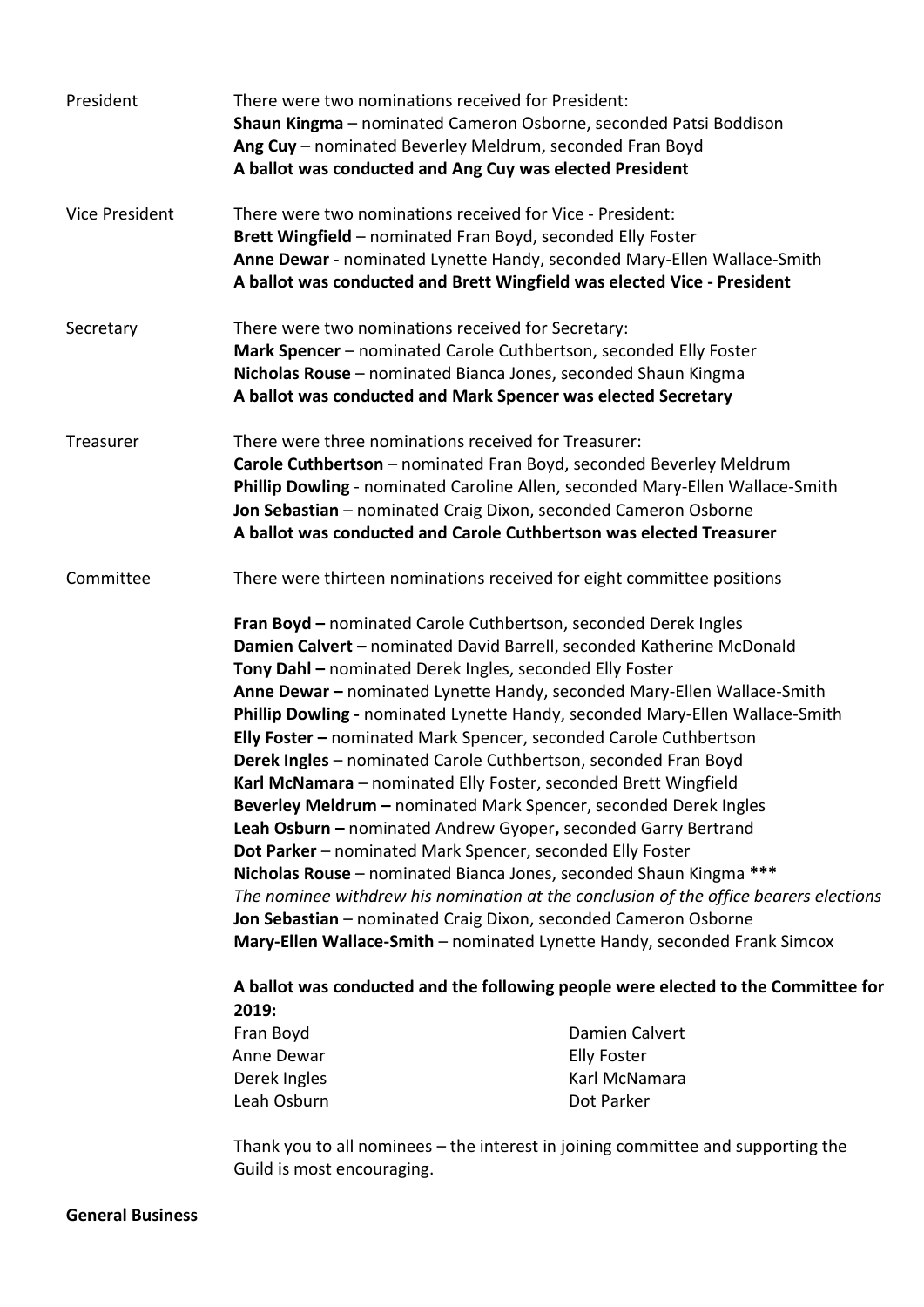**Constitution:** Phillip Dowling asked why MTGV has incorrect information in the constitution **POST MEETING:** There appears to be a typo in the constitution on the website: REG. NO A00193095, when the constitution on Consumer Affairs is REG. NO A0019309S. Website copy to be corrected.

He also asserted that the Consumer Affairs website had not been updated – taken on notice and to be investigated.

**POST MEETING:** Due to MTGV being registered as a not for profit charity it is unnecessary to submit an Annual Statement to Consumer Affairs. Our charity reporting is up to date on the ACNC website.

**Shaun Kingma** thanked everyone for responding to the call for action and the resultant level of interest, which was indicative of the need for change within MTGV. He noted that he and **Ang Cuy** had had conversations in the lead up to the AGM and felt that they had a shared approach to wanting a to build a positive theatre community. He offered his best wishes and support to the incumbent committee.

He also suggested that Actors Equity had displayed a good example in providing support for the theatre community in the area of mental health, and that this was something he would like the Guild to investigate also.

**Cameron Osborne** advised that on behalf of CLOC Musical Theatre, a Presidents meeting was convened with seventeen companies of varying size represented. The meeting provided a vehicle to share ideas, for larger companies to support and encourage smaller companies by sharing resources and tried and true methods, and to enable open, connected and honest discussion, where nothing was off limits.

It was thought to be a very positive initiative, and something that the Guild should coordinate, perhaps on a quarterly basis.

**Cameron Osborne** on behalf of CLOC asked how the awards night performances are chosen. It was explained that the judges put forward suggestions throughout the year based on a majority decision.

The challenge is to provide a varied programme of solos, ballads, ensemble, junior / open performances.

Although it was acknowledged that performance need to be decided on promptly before music is sent back, an alternative maybe to advise companies that they are on a short list and final choices would be made closer to the awards night – committee to discuss further.

## **Amendments to the Constitution – see details attached.**

1. **Section 16** - After discussion, the following change was agreed to, however **The President** will be amended to **The President or equivalent**

## **16. VOTING AT GENERAL MEETINGS**

(1) Upon any question arising at a general meeting of the Association, each company, individual and life member has one vote only. However company votes are weighted proportionate to individual votes in the ratio of 5:1.

(2) The President of any member companies present will vote on behalf of that company. However if a Member Company's president is not in attendance, the member company must give written notification prior to the meeting as to whom has been nominated to vote on behalf of the company.

(3) Life members and individual members of the Guild may vote on behalf of themselves and a company if nominated as the company's representative.